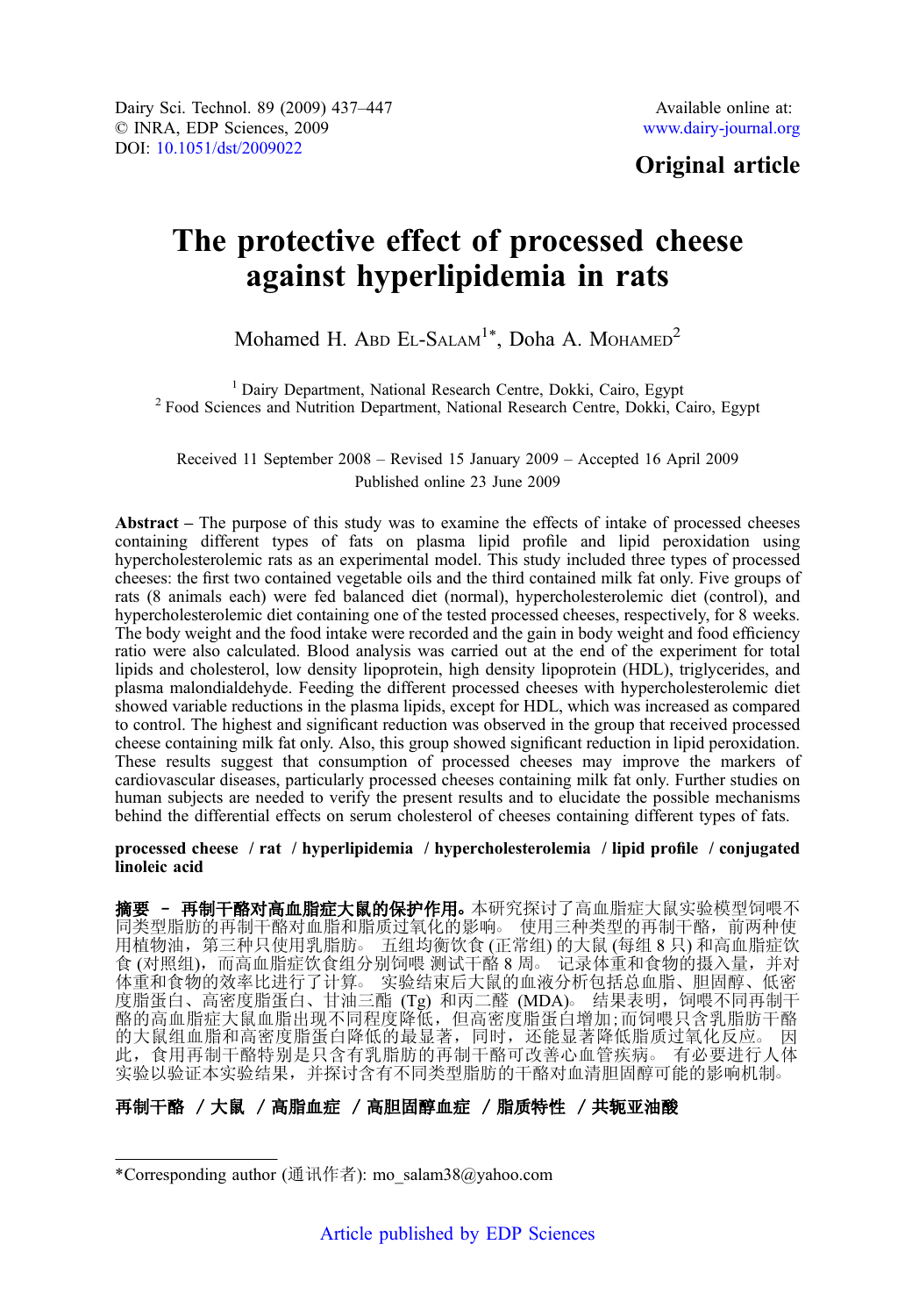Résumé – Effet protecteur du fromage fondu contre l'hyperlipidémie chez le rat. Le but de cette étude était d'examiner les effets de la consommation de fromages fondus contenant différents types de matière grasse sur le profil lipidique du plasma et la peroxydation des lipides sur le rat hypercholestérolémique comme modèle experimental. L'étude incluait trois types de fromages fondus ; les deux premiers contenaient des huiles végétales et le troisième uniquement de la matière grasse laitière. Cinq groupes de rats (de 8 animaux chacun) ont bénéficié pendant 8 semaines d'un régime alimentaire équilibré (normal), hypercholestérolémique (contrôle) ou hypercholestérolémique contenant un des fromages fondus testés. Le poids et la prise alimentaire ont été relevés et le gain de poids et le ratio d'efficacité alimentaire ont été calculés. À la fin de l'expérimentation, une analyse du sang a été réalisée pour les lipides totaux et le cholestérol, LDL et HDL, les triglycérides et le malondialdéhyde du plasma. L'apport des différents fromages fondus à un régime hypercholestérolémique a montré des réductions variables des lipides du plasma, à l'exception des HDL qui augmentaient comparativement au contrôle. La réduction significative la plus élevée était observée dans le groupe qui recevait le fromage fondu contenant uniquement la matière grasse laitière. Ce groupe présentait également une réduction significative de la peroxydation des lipides. Ces résultats suggèrent que la consommation de fromages fondus peut améliorer les marqueurs de maladie cardiovasculaire, en particulier les fromages fondus contenant uniquement de la matière grasse laitière. Des études complémentaires sur des sujets humains sont nécessaires pour vérifier les présents résultats et pour élucider les mécanismes possibles sous-jacents aux différents effets sur le cholestérol sérique des fromages contenant différents types de matière grasse.

fromage fondu / rat / hyperlipidémie / hypercholestérolémie / profil lipidique / acide linoléique conjugué

## 1. INTRODUCTION

Current dietary guidelines recommend limiting the consumption of foods high in saturated fat and cholesterol to reduce the risk of cardiovascular disease (CVD) [\[6\]](#page-8-0). Milk fat is generally recognized to consistently raise plasma cholesterol concentration, especially in hypercholesterolemic subjects  $[14, 17, 30]$  $[14, 17, 30]$  $[14, 17, 30]$  $[14, 17, 30]$  $[14, 17, 30]$  $[14, 17, 30]$ . For this reason, consumption of high fat dairy products would be expected to be associated with CVD risk. However, results of epidemiologic surveys, animal experiments, and human dietary studies have been conflicting [\[27,](#page-9-0) [28](#page-9-0), [36,](#page-9-0) [38\]](#page-10-0). This discrepancy may be ascribed to the differences in the atherogenic effects of various dairy products.

Epidemiologic evidence suggests that cheese may be less atherogenic than other high fat dairy products such as butter [\[3](#page-8-0), [29](#page-9-0)]. Animal experiment [[33\]](#page-9-0) suggested that the fat derived from cheese could offer some significant reduction in CVD risk markers. This was apparent from the lower total and non-HDL-Ch (high density lipoprotein cholesterol) and increased percentage of long chain ω-3 fatty acids in liver triglycerides (TG) of rats fed on cheese diet, as compared with the tallow-based diet [\[33](#page-9-0)]. The long chain ω-3 fatty acids are known by their protective effect on the CVD [\[26](#page-9-0)]. Recently, a study based on conventional and metabonomic approaches showed that the lowest atherogenicity was obtained with canola cheese diet followed by the dairy fat cheese diet, while the greatest atherogenicity was observed with the butter diet  $(P < 0.05)$  in hyperlipidemic hamsters [[23](#page-9-0)]. Also, in the controlled dietary study on human subjects [\[3](#page-8-0), [29](#page-9-0)], cheese was less cholesterol increasing than butter at equal fat content. It is possible that other constituents found in a high concentration in cheese may modulate the CVD risk of cheese. Cheeses are rich sources of dairy calcium, which has been reported to decrease fat adsorption [[22](#page-9-0)] and increase fecal fat excretion [\[2](#page-8-0), [4\]](#page-8-0). Also, conjugated linoleic acid (CLA), butyrate, and sphingolipids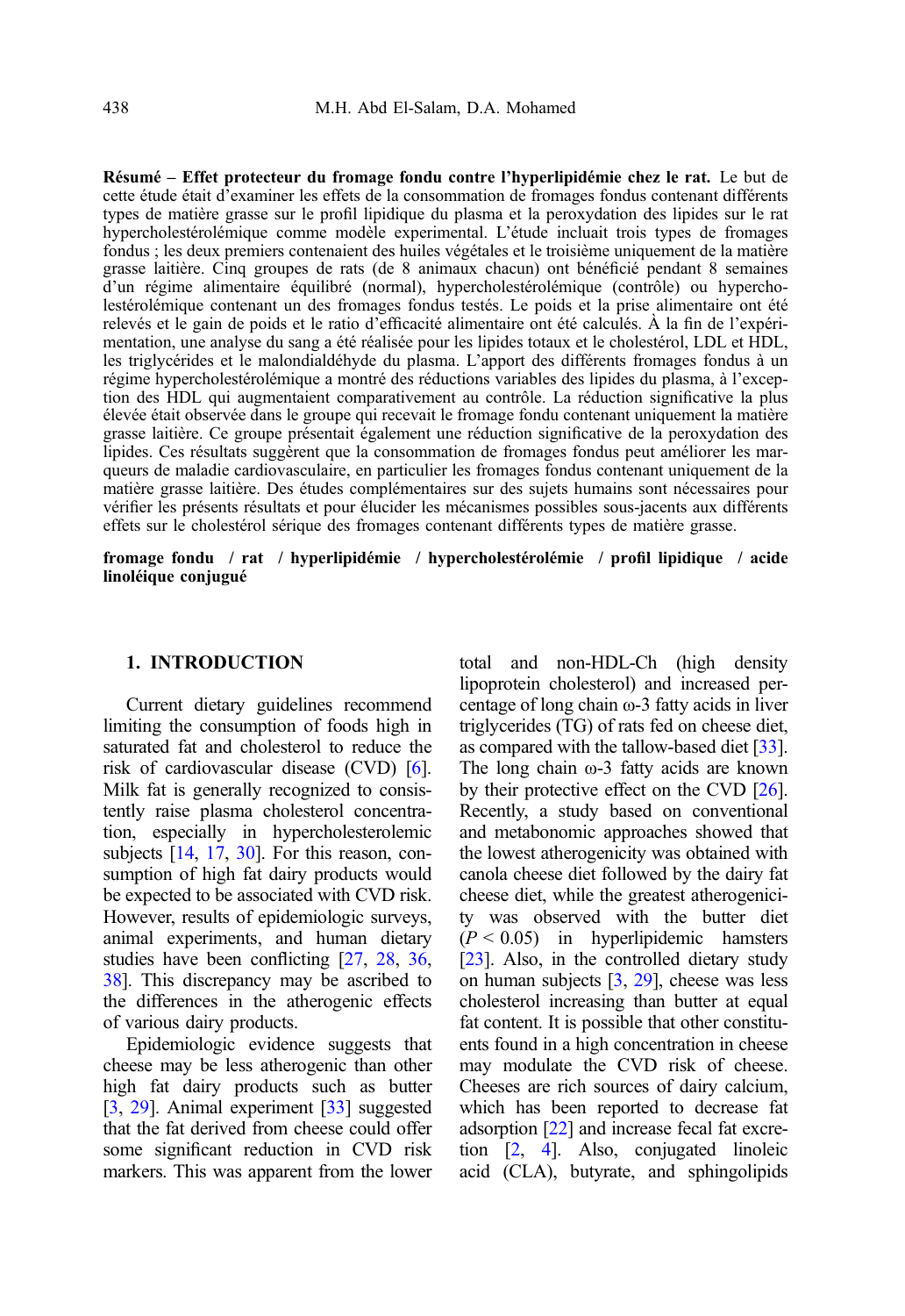<span id="page-2-0"></span>and metabolites of bacteria involved in cheese ripening were suggested as potential factors in the beneficial effects of cheese on CVD risk [\[3,](#page-8-0) [16](#page-9-0), [29,](#page-9-0) [33,](#page-9-0) [38](#page-10-0)].

Out of the different cheeses examined, the effect of processed cheese consumption on the CVD risk factors is almost unknown. This group of cheese is made from the blends of natural cheese and other dairy products (e.g. butter and skim milk powder) with emulsifying salts and several food additives and heated at high temperatures.

In Egypt, addition of saturated vegetable oils with similar melting properties to milk fat (e.g. palm, palm kernel, and coconut oils) in processed cheese manufacture is permitted and the products are covered by a separate standard [\[11](#page-8-0)]. Vegetable oils represented a significant part of the cheese fat in several processed cheese brands in Egypt [\[8](#page-8-0)]. The use of vegetable oils in the replacement of milk fat in processed cheese making may affect the atherogenic properties of the cheese. The type of fat has a more important role in determining the risk of CVD rather than the total amount of fat in the diet  $[14, 17]$  $[14, 17]$  $[14, 17]$  $[14, 17]$  $[14, 17]$ .

The objective of this study was to evaluate the effect of ingestion of processed cheese containing different types of fats on the plasma lipid profile and the lipid peroxidation of hypercholesterolemic rats.

### 2. MATERIALS AND METHODS

#### 2.1. Cheese

Three types of processed cheeses were purchased from the local market. Processed cheese Nos. 1 (Veg 1) and 2 (Veg 2) were labeled to contain vegetable oils, while processed cheese No. 3 (MF) contained only milk fat. The fatty acid composition of these cheeses has been reported in a previous study [[8\]](#page-8-0). They had the following fatty acid composition (Tab. I). Veg 1 was characterized by high  $C_{16}$ ,  $C_{18}$ , and  $C_{18:2}$  contents, while **Veg 2** was characterized by high  $C_{12}$  and

| Compound                   | Veg 1 | Veg 2 | МF    |
|----------------------------|-------|-------|-------|
| $C_4$                      | 0.48  | 0.65  | 3.86  |
| $C_6$                      | 0.25  | 0.67  | 2.37  |
| $\mathrm{C}_8$             | 0.21  | 3.81  | 1.32  |
| $C_{10}$                   | 0.36  | 3.24  | 2.85  |
| $C_{10:1}$                 | 0.03  | 0.04  | 0.31  |
| $C_{12}$                   | 1.93  | 34.42 | 3.30  |
| $C_{14}$                   | 2.59  | 11.85 | 10.50 |
| $C_{14:1}$                 | 0.04  | 0.13  | 0.89  |
| $C_{15}$                   | 0.24  | 0.20  | 1.13  |
| $\mathrm{C_{16}}$          | 40.65 | 13.09 | 29.20 |
| $C_{16:1}$                 | 0.33  | 0.26  | 1.66  |
| $C_{17}$                   | 0.19  | 0.13  | 0.52  |
| $\mathrm{C}_{18}$          | 5.23  | 13.80 | 10.03 |
| $trans(9+10+11) C_{18:1}$  | 0.45  | 5.60  | 3.53  |
| $C_{18:1}$                 | 35.43 | 9.83  | 18.63 |
| $C_{18:2}$                 | 9.32  | 0.80  | 1.13  |
| $C_{18:3}$                 | 0.19  | 0.06  | 0.83  |
| <b>CLA</b>                 | 0.18  | 0.15  | 1.31  |
| Others                     | 1.91  | 1.29  | 6.64  |
| $SFA^*$                    | 52.13 | 81.86 | 65.08 |
| $C_{12} + C_{14} + C_{16}$ | 45.17 | 59.36 | 43.00 |
| MUFA <sup>®</sup>          | 36.69 | 15.86 | 25.02 |
| PUFA <sup>*</sup>          | 9.69  | 1.01  | 3.27  |

Table I. Fatty acid composition of processed cheeses (% of total).

From reference [\[8\]](#page-8-0) (reprinted with permission from the Egyptian Society of Dairy Science). SFA, saturated fatty acid; MUFA, monounsaturated fatty acid; PUFA, polyunsaturated fatty acid.

 $C_{14}$  contents and MF by high contents of  $C_4$ ,  $C_6$ , CLA, and  $C_{18:3}$ . The type and the percentage of vegetable oil in Veg 1 and 2 were not given in the label, as it is not mandatory in the Egyptian Standard for processed cheeses and spreads containing vegetable oils [[11](#page-8-0)]. As milk fat is the only known fat to contain  $C_4$  [[41](#page-10-0)], the approximate milk fat and vegetable oils in cheese fat can be calculated from its  $C_4$  content. Accordingly, Veg 1 and 2 contained  $\sim 88\%$  and 83%, respectively, of vegetable oil/total cheese fat.

#### 2.2. Animals

Male Albino rats of 103–110 g body weight were used in this study. Although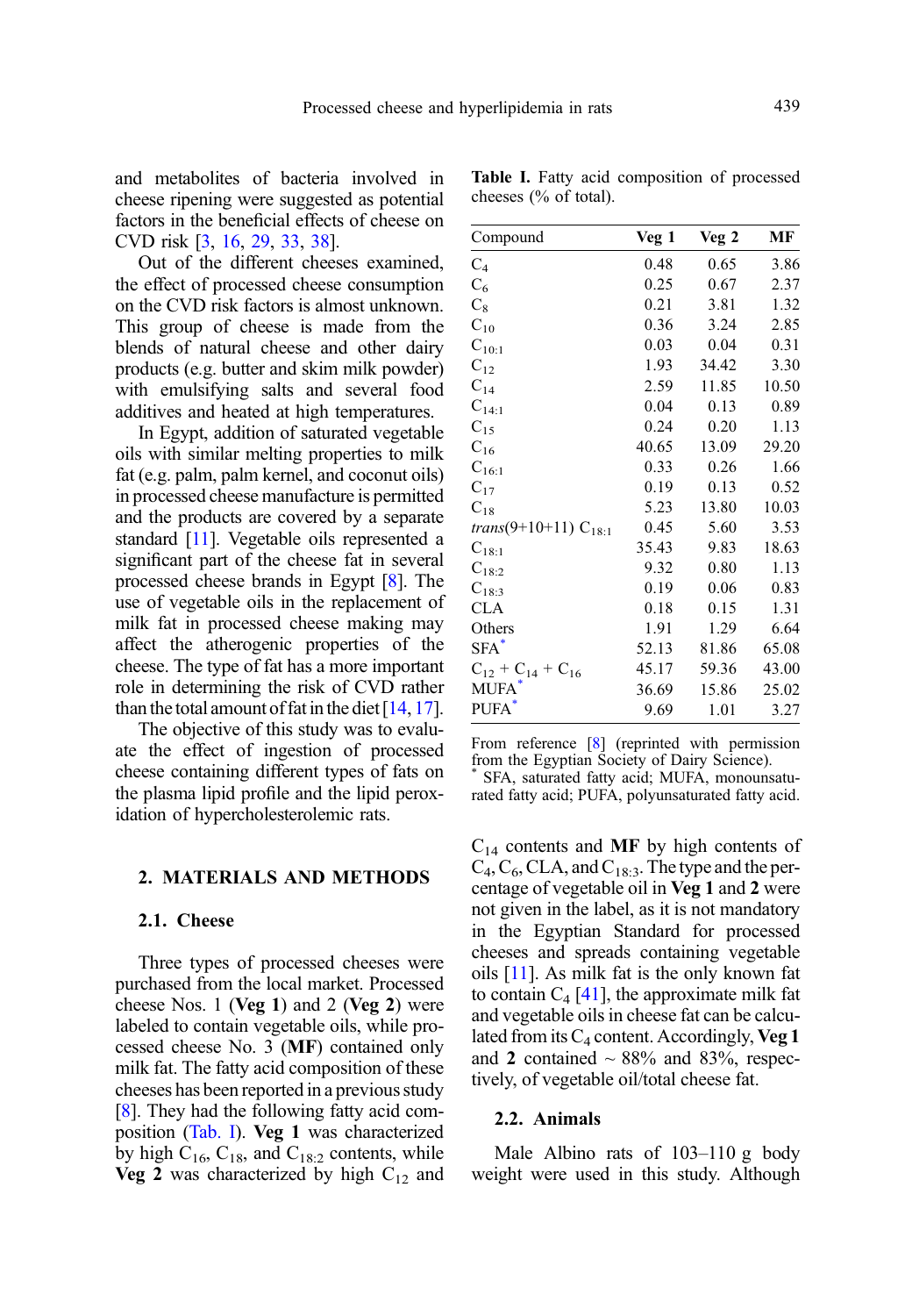| Ingredients         |       | Balanced diet |      |         |      |
|---------------------|-------|---------------|------|---------|------|
|                     | Veg 1 | Veg 2         | MF   | Control |      |
| Casein <sup>*</sup> | 2.6   | 2.9           | 2.6  | 11.6    | 11.6 |
| Corn oil            |       |               |      |         | 6.5  |
| Palm oil            |       |               |      | 20      | 3.5  |
| Sucrose             | 39.1  | 39.1          | 39.1 | 39.1    | 39.1 |
| Starch              | 9.4   | 8.7           | 12.9 | 19.5    | 28.8 |
| Salt mix            | 1.3   | 1.3           | 1.0  | 3.5     | 3.5  |
| Vitamin mix         |       |               |      |         |      |
| Fiber               |       |               |      |         |      |
| Cholesterol         | 0.3   | 0.3           | 0.3  | 0.3     |      |
| Cheese samples      | 41.4  | 41.7          | 38.1 |         |      |

<span id="page-3-0"></span>**Table II.** Composition of different experimental diets  $(g \cdot 100 g^{-1})^{**}$ .

<sup>\*</sup> 11.6 g·100 g<sup>-1</sup> casein contained 10 g protein.<br><sup>\*\*</sup> All diets contained 20% fat except balanced diet that contained 10% fat.

rats are not considered as the best model to study the effect of dietary lipids on serum lipoprotein concentration and metabolism, they are widely used in several studies as they generally support observations in human beings [[30,](#page-9-0) [43](#page-10-0)]. The animals were kept individually in stainless steel cages in the animal house at room temperature  $(20 \pm 2 \degree C)$ with a 12-h light-dark cycle. The institution's Guidelines for the Care and Use of Laboratory Animals were followed. Diet and water were given ad libitum.

## 2.3. Cholesterol

Analytical grade cholesterol was obtained from Sigma, St. Louis, USA.

## 2.4. Chemical analysis of processed cheese types

All the fresh cheese samples were analyzed for moisture, protein, fat, and ash using standard AOAC procedures [\[1\]](#page-8-0). Cheese fat was extracted [[18](#page-9-0)], methyl esters of fatty acids were prepared [\[19](#page-9-0)] and analyzed using gas liquid chromatograph (GLC) (HP 6890 Series (Agilent Technologies, Palo Alto, CA)) [[8\]](#page-8-0).

## 2.5. Preparation of processed cheese for animal feeding

Cheese samples were dried in an air oven at 40 °C and ground before the preparation of different diets.

#### 2.6. Preparation of diets

Balanced diet (normal), hypercholesterolemic diet (control) and three hypercholesterolemic diets each containing one type of processed cheese examined were formulated as given in Table II. A high level of cholesterol (0.3%) was added to the diet in order to create a stressful dietary model similar to studies in which CLA was protective against atherosclerosis [[32](#page-9-0), [35](#page-9-0)]. The cholesterol brought in by the diet from the added cheese would be higher in the diet containing milk fat compared to Veg 1 and 2 diets, as vegetable oils do not contain cholesterol. However, the contribution of cheese in the overall cholesterol content of hypercholesterolemic diet is considered small (< 10%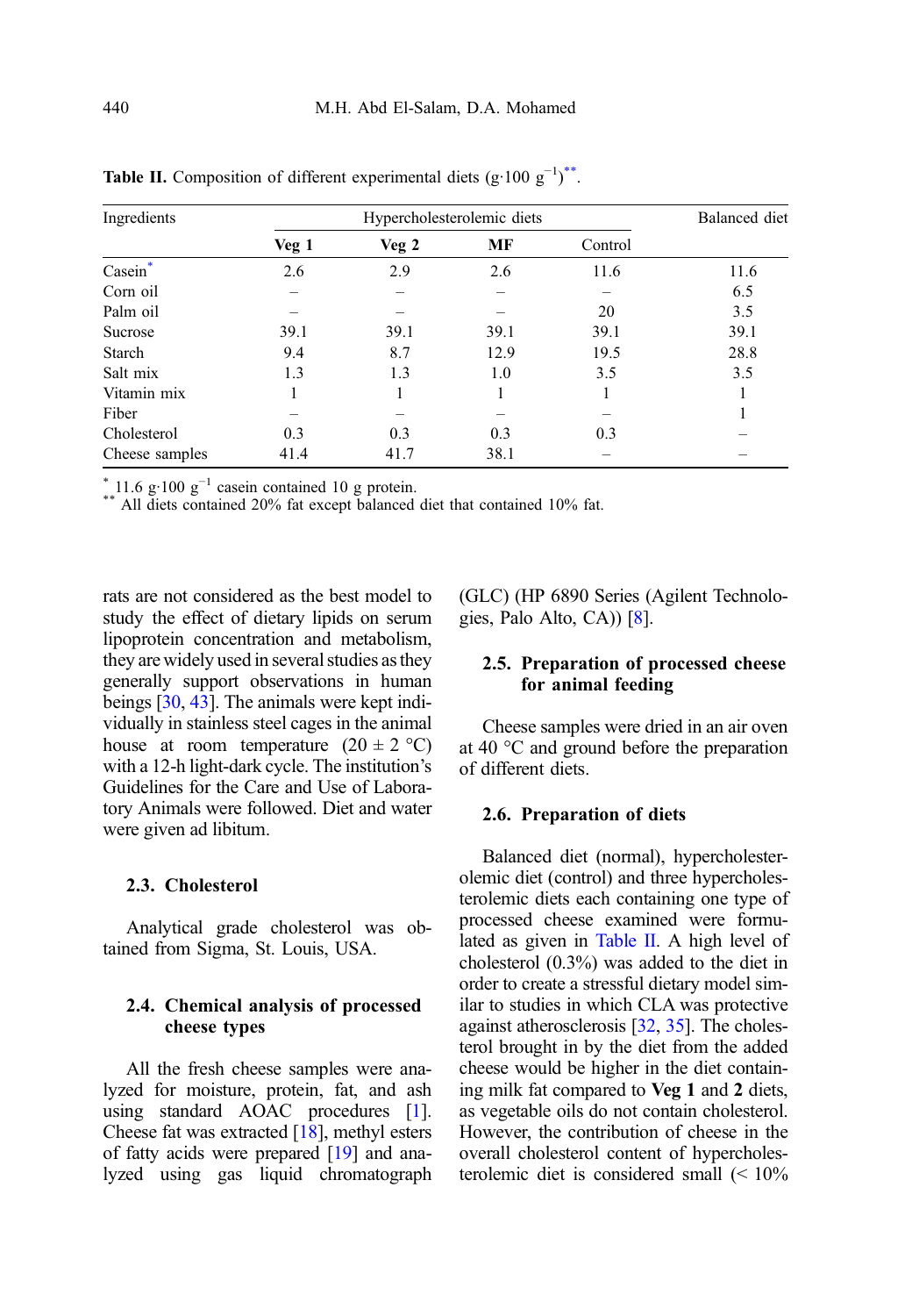of total cholesterol (T-Ch) in the diet) and was not taken into account, as the experiment was intended to test the protective effect of cheese per se. The presence of oxidized cholesterol in the added reagent was not considered similar to all cited studies [[32](#page-9-0), [35](#page-9-0)]. In addition, oxidized cholesterol in processed cheeses was usually found only in very small contents [\[37\]](#page-9-0).

Different diets contained 5% moisture, 10% protein, 20% fat (except the normal balanced diet that contained 10% fat), 39.1% sucrose, 1% vitamin mixture, 3.5% salt, and completed to 100% by starch. The salt mixture and the vitamin mixture were prepared according to [\[5,](#page-8-0) [25](#page-9-0)], respectively. Oil soluble vitamins were given orally at a dose of 0.1 mL/rat per week. The total calories were 482 kcal· $100 \text{ g}^{-1}$  of experimental diets and 392 kcal·100  $g^{-1}$  in the balanced diet. In all diets, fat energy represented 37.3% of total dietary energy.

#### 2.7. Design of experimental study

Forty rats were divided into five groups (eight rats each). Groups 1–3 received hypercholesterolemic diets containing one of the different processed cheeses, group 4 received hypercholesterolemic diet (control), and group 5 was fed on balanced diet (normal) for 8 weeks. The experimental period of 8 weeks has been chosen in line with the previous studies [\[12,](#page-8-0) [20,](#page-9-0) [33](#page-9-0)]. During the experiment, body weight and food intake were recorded weekly. At the end of the experiment, the total food intake, body weight gain, and food efficiency ratio were calculated. Blood samples were collected from all the rats at the end of the study, after an overnight fast. Plasma was analyzed colorimetrically using specific kits (Stanbio Laboratory, Boerne, TX, USA) for total lipids [\[39\]](#page-10-0), T-Ch [\[42\]](#page-10-0), HDL-Ch [\[7\]](#page-8-0), low density lipoprotein cholesterol (LDL-Ch) [\[13\]](#page-8-0), and TG [[24](#page-9-0)]. The HDL-Ch/T-Ch ratio was calculated. Plasma malondialdehyde (MDA) was determined Table III. Average composition of processed cheese samples.

| Constituents   | $g \cdot 100$ g <sup>-1</sup> dry matter |       |      |  |  |
|----------------|------------------------------------------|-------|------|--|--|
|                | Veg 1                                    | Veg 2 | МF   |  |  |
| Protein        | 18.8                                     | 18.00 | 21.5 |  |  |
| Fat            | 50.9                                     | 50.5  | 55.2 |  |  |
| Ash            | 5.6                                      | 5.5   | 6.8  |  |  |
| Carbohydrates' | 24.7                                     | 26.0  | 16.5 |  |  |

\* Carbohydrates were calculated by differences.

colorimetrically as a thiobarbituric acid value [[34](#page-9-0)] as an indicator for lipid peroxidation.

#### 2.8. Statistical analysis

One-way analysis of variance followed by Duncan's test was applied between the different experimental groups. In all cases,  $P < 0.05$  was used as the criterion of statistical significance.

## 3. RESULTS

Processed cheese samples demonstrated fat/dry matter content that ranged from 50.47% in Veg 2 to 55.22% in MF, while Veg 1 showed 50.89% fat content.

The proximate composition (% per dry matter) of cheese samples is shown in Table III. Veg 1 and 2 cheeses had nearly the same gross composition while MF cheese was characterized by higher protein, fat, and ash contents, and lower carbohydrate content than the other two cheeses. This can be attributed to the possible inclusion of high percentages of skim milk powder and/or whey powder in Veg 1 and 2 as compared to MF. The high carbohydrate content in Veg 1 and 2 may support this conclusion. Based on the relative butyric acid and CLA contents ([Tab. I](#page-2-0)), the estimated vegetable fat/total cheese fat was about 88% and 83% for Veg 1 and 2,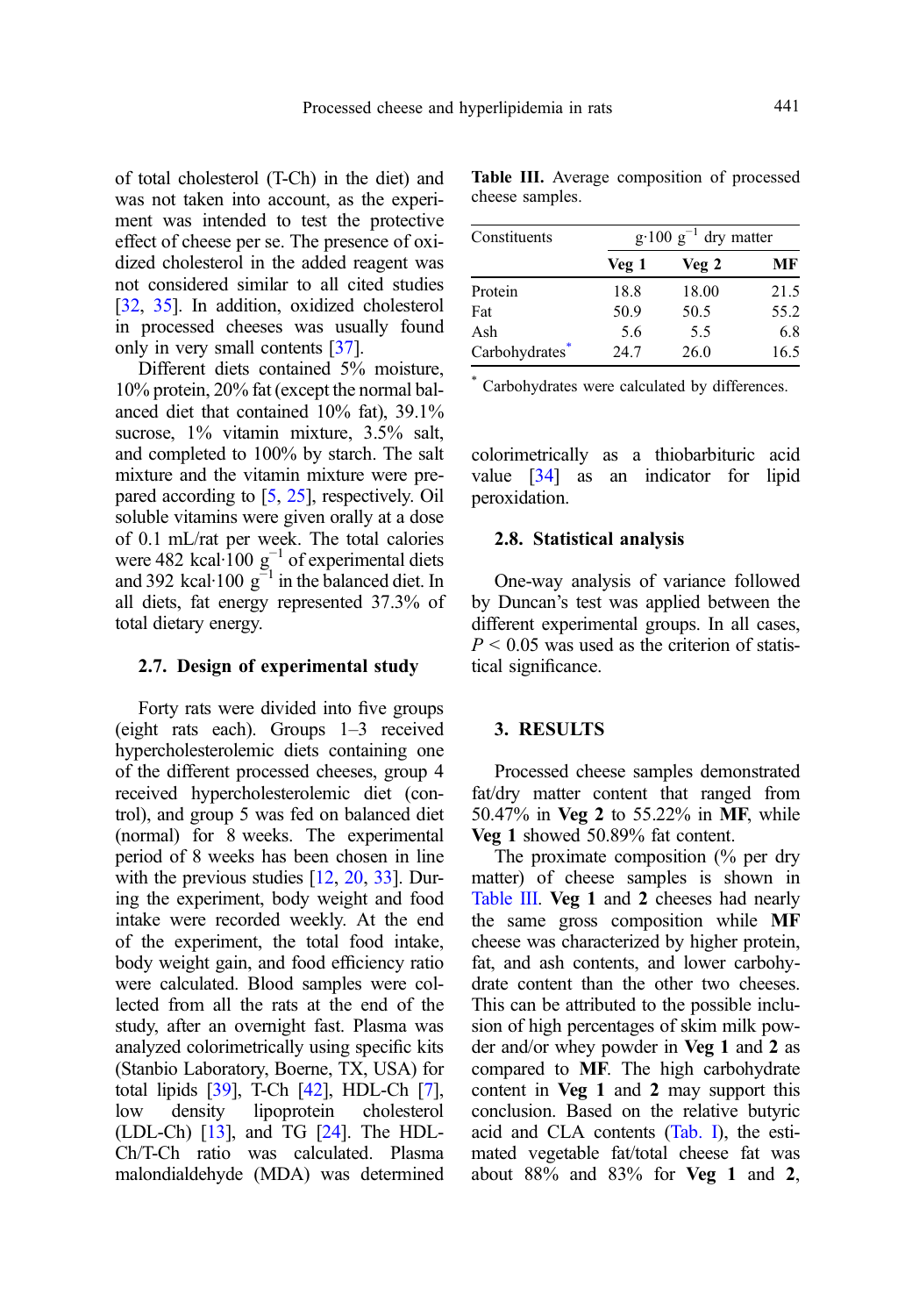| Groups  |          | Initial<br>body | Final<br>body    | Body<br>weight   | Total<br>food       | Food<br>intake       | Food<br>efficiency |
|---------|----------|-----------------|------------------|------------------|---------------------|----------------------|--------------------|
|         |          | weight $(g)$    | weight $(g)$     | gain(g)          | intake $(g)$        | $(g \cdot day^{-1})$ | ratio              |
| Veg 1   | Mean     | 108.90          | $174.10^{b}$     | $65.30^{b}$      | 574.00 <sup>b</sup> | $10.30^{b}$          | $0.11^{b}$         |
|         | $\pm$ SE | 2.14            | 2.94             | 1.63             | 6.85                | 0.12                 | 0.01               |
| Veg 2   | Mean     | 108.90          | $208.60^a$       | $99.80^a$        | $628.90^{\rm a}$    | $11.20^a$            | $0.16^{b}$         |
|         | $\pm$ SE | 1.89            | 2.49             | 2.34             | 7.89                | 0.14                 | 0.01               |
| MF      | Mean     | 108.80          | $218.00^a$       | $109.30^{\rm a}$ | $647.30^{a}$        | $11.60^{\rm a}$      | $0.17^a$           |
|         | $\pm$ SE | 1.59            | 4.99             | 4.31             | 7.07                | 0.13                 | 0.01               |
| Control | Mean     | 108.90          | $215.30^{\rm a}$ | $106.50^{\rm a}$ | 641.80 <sup>a</sup> | $11.50^{\rm a}$      | $0.17^a$           |
|         | $\pm$ SE | 2.00            | 3.75             | 3.58             | 6.84                | 0.12                 | 0.01               |
| Normal  | Mean     | 108.40          | $219.10^a$       | $110.80^{\rm a}$ | $670.80^{\rm a}$    | $12.00^a$            | $0.17^{\rm a}$     |
|         | $\pm$ SE | 0.82            | 2.08             | 1.74             | 3.29                | 0.06                 | 0.01               |

Table IV. Nutritional parameters of different experimental groups.

Data with different superscripts in the same column are significantly different  $(P < 0.05)$ .

respectively, which suggests that smaller quantities of natural cheese were used in their formulations than in MF cheese.

Nutritional parameters of different experimental groups are shown in Table IV. There was no difference in the final body weight, body weight gain, and food intake, except in rats fed on hypercholesterolemic diet containing processed cheese 1, which showed a significant reduction in all nutritional parameters  $(P < 0.05)$ . Food efficiency ratio was reduced significantly in rats fed on hypercholesterolemic diets containing processed Veg 1 and 2 when compared with the control group. The nonsignificant changes in nutritional parameters especially food intake and final body weight in rats fed on hypercholesterolemic diet containing processed MF cheese probably reflect the palatability of the processed cheese used in this study, while processed Veg 1 seems to reduce diet palatability, as shown from all determined nutritional parameters.

The control rats fed the hypercholesterolemic diet showed a significant increase in the plasma levels of total lipids (+40%,  $P < 0.05$ ), T-Ch (+20%,  $P < 0.05$ ), LDL-Ch  $(+14\%, P < 0.05)$ , and TG  $(+17\%,$   $P < 0.05$ ) [\(Tab. V\)](#page-6-0), which was accompanied by a decrease in the HDL-Ch and the HDL-Ch/T-Ch ratios (−31% and −85%, respectively,  $P < 0.05$ ) [\(Tab. V](#page-6-0)). Plasma level of MDA ([Tab. V\)](#page-6-0) as an indicator of lipid peroxidation was increased significantly  $(+61\%, P < 0.05)$  in hypercholesterolemic rats when compared with normal rats fed on balanced diet.

Inclusion of processed cheeses in hypercholesterolemic diets improved variably the biochemical parameters of plasma [\(Tab. V](#page-6-0)), as compared to the control. Generally, Veg 1 showed the lowest improvement in the plasma lipid profile, while MF showed the highest improvement in the plasma lipid profile and peroxidation in hypercholesterolemic rats. Statistical analysis showed that the MF was the only processed cheese that significantly improved the lipid profile and peroxidation of hypercholesterolemic rats.

#### 4. DISCUSSION

Feeding rats a diet rich in cholesterol evoked an increase in risk factors for atherosclerosis and CVD such as dyslipidemia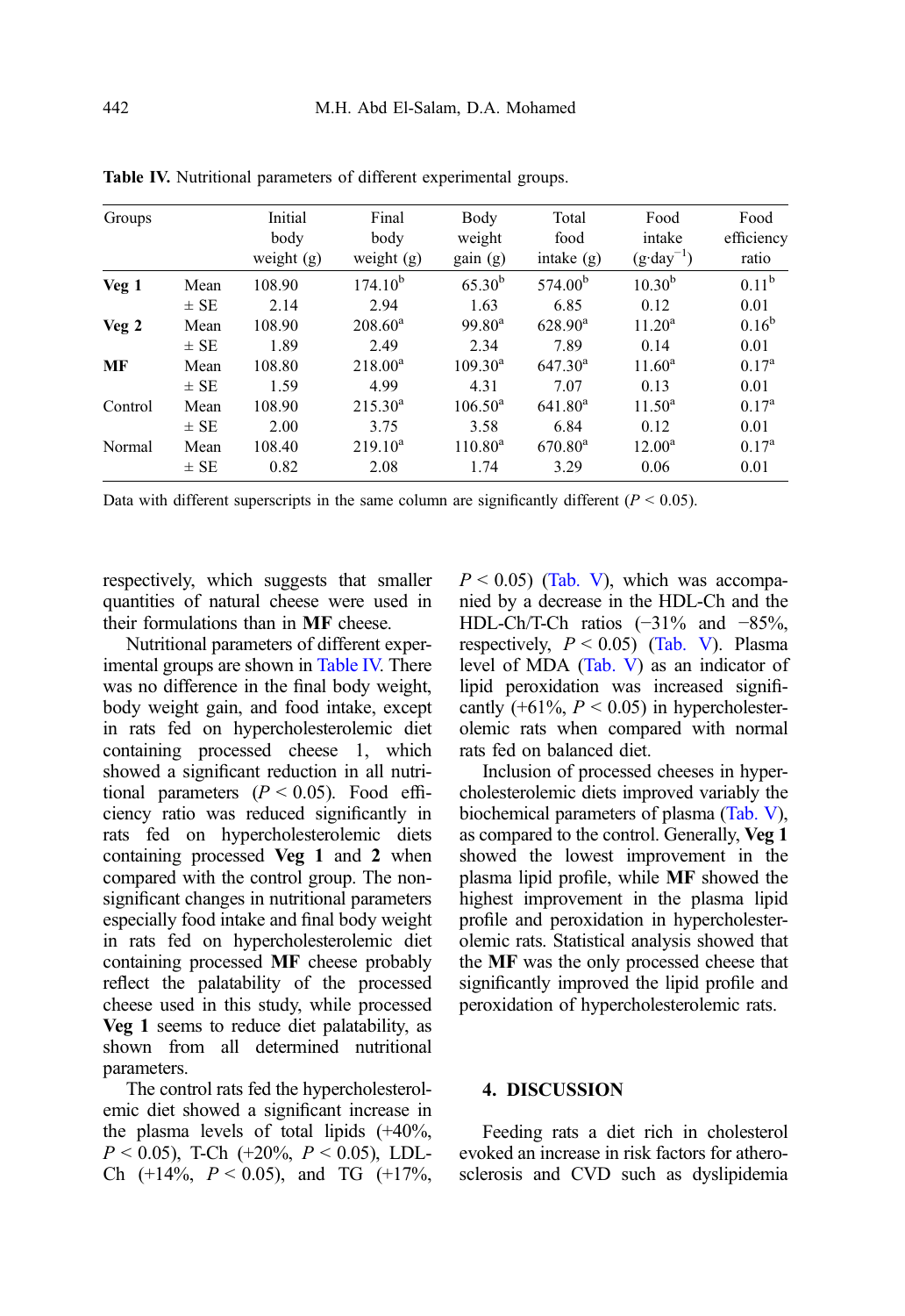| Groups  |          | T. lipids           | T-Ch                 | HDL-Ch               | $LDL-Ch$             | $HDL-Ch/$         | <b>TG</b>            | <b>MDA</b>        |
|---------|----------|---------------------|----------------------|----------------------|----------------------|-------------------|----------------------|-------------------|
|         |          | $(g \cdot dL^{-1})$ | $(mg \cdot dL^{-1})$ | $(mg \cdot dL^{-1})$ | $(mg \cdot dL^{-1})$ | T-Ch ratio        | $(mg \cdot dL^{-1})$ | $(mmol·mL^{-1})$  |
| Veg 1   | Mean     | $0.52^{\rm a}$      | $108.00^a$           | $32.30^a$            | $27.1^a$             | 0.30 <sup>a</sup> | $109.30^a$           | $8.30^{a}$        |
|         | $\pm$ SE | 0.01                | 2.09                 | 0.33                 | 0.43                 | 0.05              | 2.48                 | 0.21              |
|         | %change  | $-7$                | $-3$                 | $-0.4$               | $-2$                 | 3                 | $-0.4$               | $\overline{4}$    |
| Veg 2   | Mean     | $0.59^{a}$          | $106.30^a$           | $33.00^a$            | $26.7^{\rm a}$       | 0.30 <sup>a</sup> | $104.40^a$           | $7.70^{\rm a}$    |
|         | $\pm$ SE | 0.01                | 1.16                 | 0.65                 | 0.5                  | 0.01              | 2.40                 | 0.13              |
|         | %change  | $-6$                | $-5$                 | $\overline{2}$       | $-4$                 | 7                 | $-5$                 | $\overline{4}$    |
| МF      | Mean     | $0.55^{b}$          | $100.60^{b}$         | 40.00 <sup>b</sup>   | $25.1^{b}$           | $0.40^{b}$        | $97.50^{b}$          | 5.90 <sup>b</sup> |
|         | $\pm$ SE | 0.01                | 1.18                 | 0.53                 | 0.33                 | 0.01              | 1.42                 | 0.25              |
|         | %change  | $-16$               | $-10$                | 23                   | $-9$                 | 37                | $-11$                | $-26$             |
| Control | Mean     | $0.61^{\rm a}$      | $111.70^a$           | $32.50^{\rm a}$      | $27.7^{\rm a}$       | $0.30^{\rm a}$    | $109.70^{\rm a}$     | $7.90^{\rm a}$    |
|         | $\pm$ SE | 0.01                | 1.95                 | 0.54                 | 0.44                 | 0.01              | 3.04                 | 0.19              |
|         | %change  | 40                  | 20                   | $-31$                | 14                   | $-43$             | 17                   | 61                |
| Normal  | Mean     | $0.44^{\circ}$      | $92.80^{\circ}$      | 47.20 <sup>c</sup>   | $24.4^\circ$         | $0.51^\circ$      | $93.70^{\circ}$      | 4.90 <sup>c</sup> |
|         | $\pm$ SE | 0.02                | 1.49                 | 0.93                 | 0.62                 | 0.01              | 1.30                 | 0.26              |

<span id="page-6-0"></span>Table V. Biochemical parameters of different experimental groups.

Data with different superscripts in the same column are significantly different  $(P < 0.05)$ .

(high TG, total- and LDL-Ch, and low HDL-Ch) and lipid peroxidation (increased MDA levels). This general profile elicited by an unhealthy dietary pattern (atherogenic diet) was reverted variably when different processed cheeses were included in the diet. Consumption of processed cheese-based diets reduced the total plasma lipids, T-Ch, LDL-Ch, and TG and increased the HDL-Ch/T-Ch ratio as compared to the control group receiving hypercholesterolemic diet. These effects were more pronounced in an MF-based diet. Several factors may be responsible for the observed differences in the protective effect of processed cheeses against hyperlipidemia in rats. Higher percentage of natural cheeses was probably used in the production of MF cheese compared to the other two cheeses as apparent from the low carbohydrate (mainly lactose) content in this type of cheese [\(Tab. II](#page-3-0)). Also, Veg 1 and 2 were estimated to contain 88% and 83% vegetable oils in the total cheese fat, respectively. This means that the natural cheeses would account for about 20% solids in these two types of cheeses, as compared to  $> 50\%$  natural cheeses in MF (without vegetable oils). Previous report [[28,](#page-9-0) [33\]](#page-9-0) showed that the consumption of natural cheeses had a beneficial effect on CVD risk markers (High TG, total- and LDL-Ch, and low HDL-Ch). Based on that the atherogenic characteristics of processed cheeses are probably related to the level of natural cheese used in the blend; the more natural cheese the less atherogenic is the obtained processed cheese.  $C_{12}$ ,  $C_{14}$ , and  $C_{16}$  are considered as the most potent saturated fatty acids in raising LDL-Ch in various animal models [\[30](#page-9-0)]. The sum concentrations of these acids in Veg 1 and 2 were 45.17% and 59.36%, being higher than their content in milk fat; namely 43.0% ([Tab. I\)](#page-2-0) which may explain the higher atherogenic effect of Veg 1 and 2 than MF. The carbohydrate contents of the different diets may have no effect on the serum lipid profile. Starch and lactose are the carbohydrates found in the experimental diets. Tholstrup [\[38\]](#page-10-0) found that the addition of lactose to cheese to match this component in milk did not affect the low LDL-Ch in subjects consuming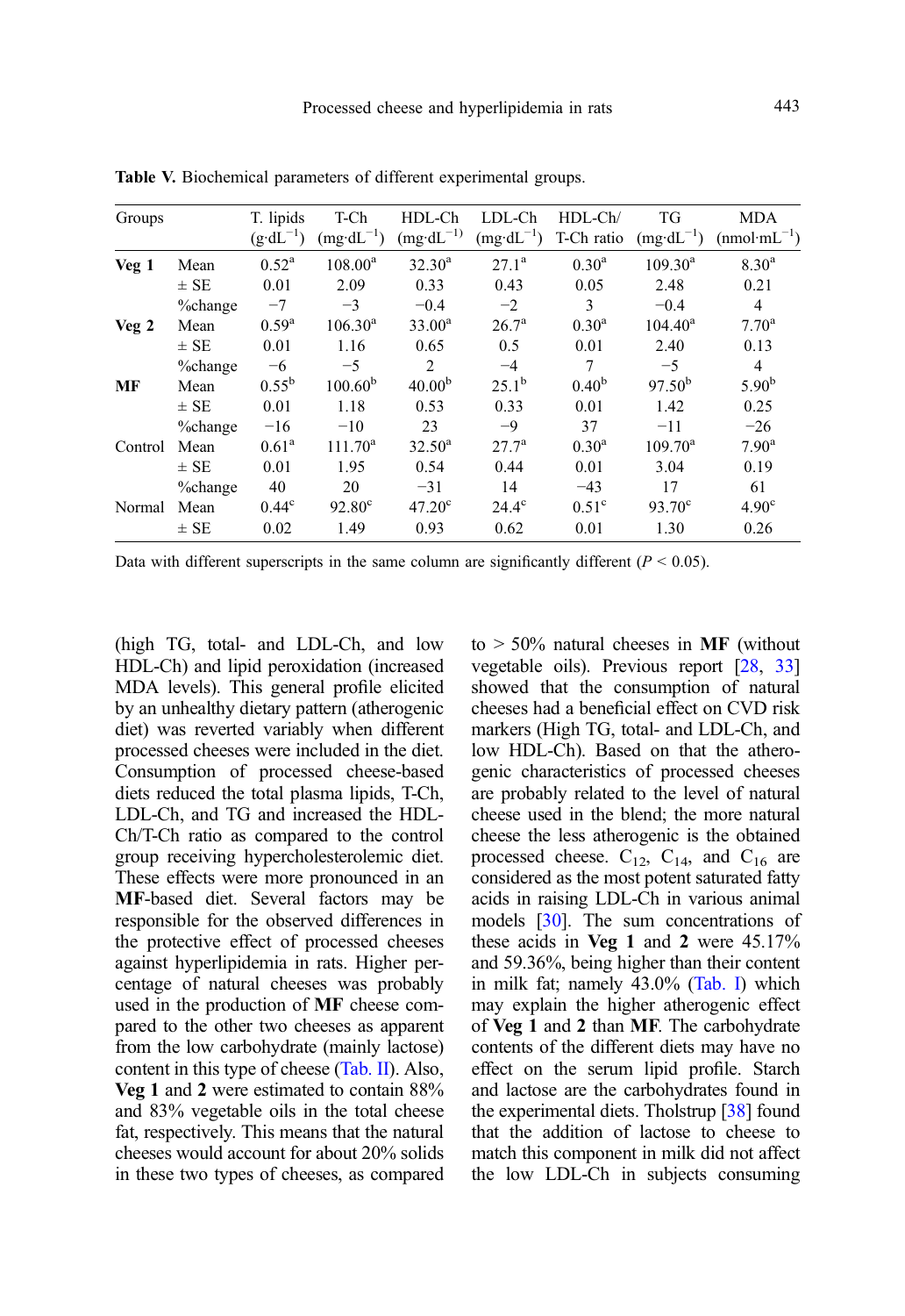cheese as compared to those consuming whole milk. Also, neither raw nor retrograded resistant starch had any significant effect on the serum lipids of healthy subjects [\[15](#page-8-0)].

Martin et al. [[23](#page-9-0)] indicated that the determinal effect of a high saturated intake on atherogenesis can be modulated by accompanying compounds or the physico-chemical nature of the food matrix. This may be considered as another factor responsible for the observed differences in the atherogenic effects of the different processed cheeses tested.

A more specific factor that may be responsible for the observed differences in the protective effect of processed in hyperlipidemia lies in its content of CLA. Based on the fatty acid composition of the tested cheeses [\(Tab. I\)](#page-2-0), diet containing MF was calculated to contain 0.26% CLA, while those containing Veg 1 and 2 were calculated to contain 0.036% and 0.03% CLA, respectively. These differences may explain the observed differences in the blood lipid profile of rats receiving diets containing the different cheeses. CLA has been considered anticarcinogenic and antiatherosclerotic at concentrations of 0.5–1% in the diet of animals [\[33\]](#page-9-0). Valeille et al. [[40](#page-10-0)] suggested that the atherogenic potential of milk fat can be greatly reduced in products with a naturally high content of  $c_9$  t<sub>11</sub> content. Although CLA isomers have different physiological effects, ingestion of  $c_9$   $t_{11}$  and/or  $t_{10}$   $c_{12}$  CLA isomers decreased plasma lipid concentrations (cholesterol and TG) in Wistar rats [\[12\]](#page-8-0). Nicolosi et al. [\[31\]](#page-9-0) reported that CLA  $(0.06-1.11\%)$  fed to hamsters along with high dietary cholesterol (0.12%) reduced plasma T-Ch, especially atherogenic apolipoprotein B and TG. Lee et al. [\[21\]](#page-9-0) fed rabbits a 0.1% cholesterol diet and 0.5  $g \cdot d^{-1}$  CLA and found significantly lower plasma, total- and LDL-Ch, and TG after three months. Furthermore, the LDL/ HDL and the T-Ch/HDL-Ch ratios were reduced in the CLA-fed rabbits, which were associated with decreased atherosclerosis. When CLA was fed concurrently with cholesterol, plasma and liver cholesterol were reduced up to 40%, which was attributed to reduced cholesterol absorption [\[35](#page-9-0)]. This may support the probable role of the CLA content of processed cheese in modulating the plasma lipid profile in hypercholesterolemic rats.

Increased oxidative stress appears to play an important role in the chronic inflammatory responses to hypercholesterolemia [\[9](#page-8-0)]. Although the precise mechanism of atherogenesis is not fully understood, oxidative modification of LDL is considered to be an essential process in the activation of the inflammatory pathway leading to athero-sclerosis [\[10\]](#page-8-0). MDA is one of the lipid peroxidation products. Therefore, measurement of MDA is taken as an index of lipid peroxidation and oxidative stress. Inclusion of processed cheeses in the hypercholesterolemic diet decreased the MDA level in blood serum of rats as compared to the control. Processed cheeses may have a direct and an indirect effect in this respect. As for the direct effect, processed cheeses are subjected to heat treatment during processing, which increases their free SH groups and antioxidant activity depending on the heating conditions and percentage of proteins. In addition, natural antioxidants, such as vitamin E of processed cheeses, may add to the antioxidant activity of processed cheeses. The LDL lowering effect of processed cheese may be considered as an indirect effect responsible for the observed reduction in the MDA level in rats receiving hypercholesterolemic diet containing processed cheeses. However, cheese containing milk fat only decreased markedly the MDA values of rats on hypercholesterolemic diets in comparison to cheeses containing vegetable oils. This suggests that the low LDL in this group of rats is the main factor for the observed low lipid peroxidation. Also, the relatively high CLA content of processed cheese containing milk fat only may explain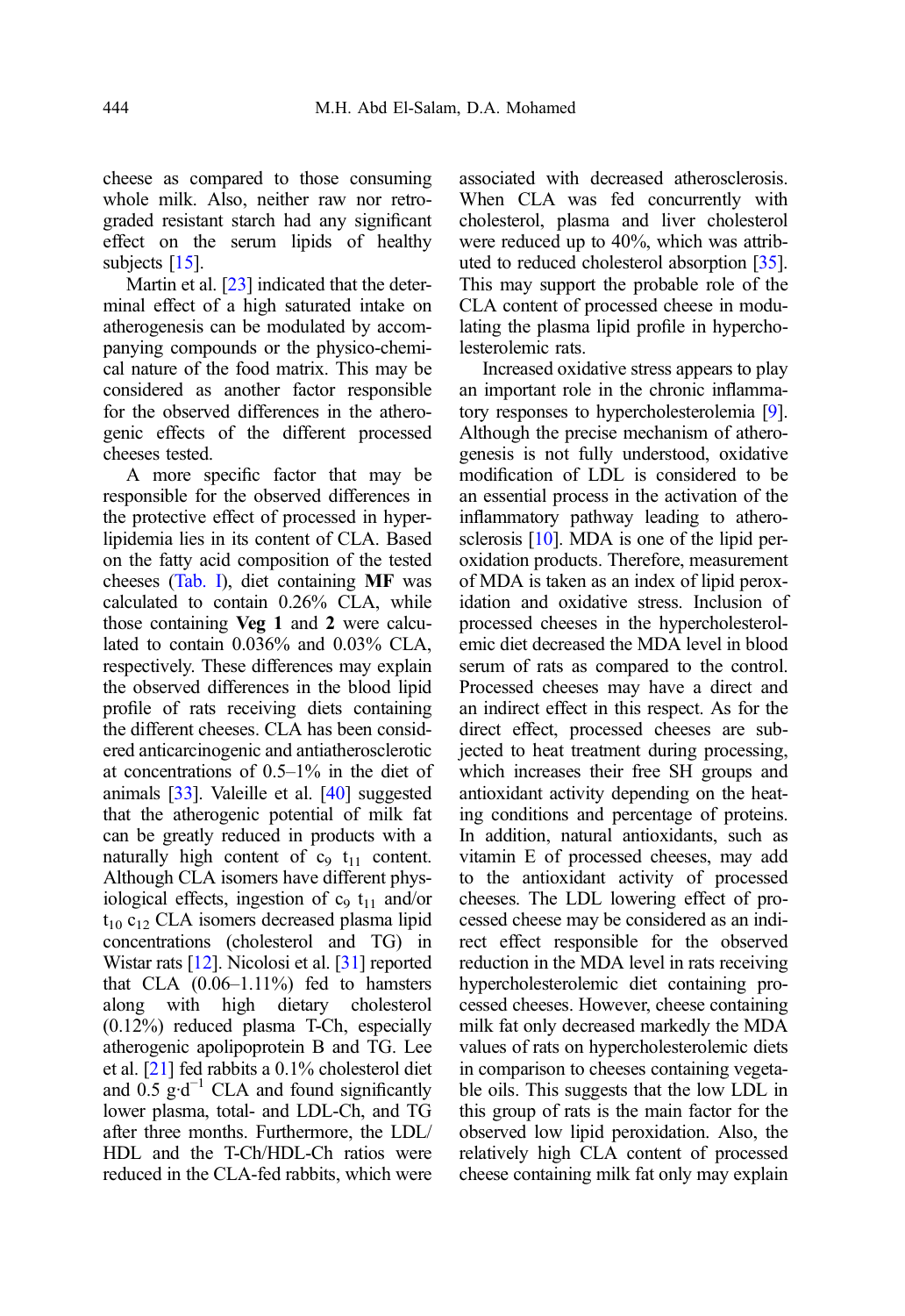<span id="page-8-0"></span>the reduced lipid peroxidation in the group of rats receiving this diet. Kyeong et al. [[20](#page-9-0)] reported that dietary CLA reduced lipid peroxidation by increasing oxidative stability in rats, being in support with the present finding. It is suggested that other markers of oxidative stress (e.g. 4-hydroxyalkenals and isoprostanes) are to be performed in future studies in order to validate the effect of CLA on serum lipid peroxidation.

## 5. CONCLUSION

The intake of processed cheeses containing different types of fats improved variably the cardiovascular marker in hypercholesterolemic rats with normal processed cheese (containing milk fat only), which was more effective than cheeses containing vegetable oils. This study suggests that consumption of processed cheese containing milk fat may be beneficial in reducing the risk of CVDs. Further studies on human subjects are needed to verify the present results and to elucidate the possible mechanisms behind the differential effects on serum cholesterol of cheeses containing different types of fats.

## **REFERENCES**

- [1] AOAC, Official Methods of Analysis of the Association of Official Agriculture Chemists, 12th edn., Washington DC, USA, 1995.
- [2] Bendsen N.T., Hother A.-L., Jensen S.K., Lorenzen J.K., Asturp A., Effect of dairy calcium on fecal fat excretion: a randomized crossover trial, Int. J. Obes. 32 (2008) 1816– 1824.
- [3] Biong A.S., Muller H., Seljeflot I., Veierod M.B., Pederson J.I., A comparison of the effects of cheese and butter on serum lipids, haemostatic variables and homocysteine, Br. J. Nutr. 92 (2004) 791–797.
- [4] Boon N., Hul G.B.J., Stegen H.C.H., Sluijsmans W.F.M., Valle C., Langin D., Viguerie N., Saris W.H.M., An intervention study of the effect of calcium intake on

faecal fat excretion, energy metabolism and adipose tissue mRNA expression of lipid metabolism related proteins, Int. J. Obes. 31 (2007) 1704–1712.

- [5] Briggs G.M., Williams M.A., A new mineral mixture for experimental rat diets and evaluation of other mineral mixtures, Fed. Proc. 22 (1963) 261–266.
- [6] British Heart Foundation, Cut the saturated fat, 2004, http://www.bhf.org.uk.
- [7] Burstein M., Scholnick H.R., Morfin R., Rapid method for the isolation of lipoproteins from human serum by precipitation with polyanions, J. Lipid Res. 11 (1970) 583–595.
- [8] Calvo M.V., Juarez M., Fontecha J., El-Aasar M., Naguib M., Abd El-Salam M.H., Effect of milk fat replacement with vegetable oils on fatty acids composition and conjugated linoleic acid content of market Egyptian processed cheeses, Egypt. J. Dairy Sci. 35 (2007) 97–107.
- [9] Catapano A.L., Maggi F.M., Tragni E., Low density lipoprotein oxidation, antioxidants, and atherosclerosis, Curr. Opin. Cardiol. 5 (2000) 355–363.
- [10] Colin D.F., Tillmann C., 12/15-lipoxygenase, oxidative modification of LDL and atherogenesis, Trends Cardiovasc. Med. 11 (2001) 116–124.
- [11] Egyptian Standards Organization, Processed Cheese and Spreads Containing Vegetable Oils, Standard No. 999, 2002.
- [12] Faulconnier Y., Arnal M.-A., Mirand P.P., Chardigny J.-M., Chilliard Y., Isomers of conjugated linoleic acid decrease plasma lipids and stimulate adipose tissue lipogenesis without changing adipose weight in post-prandial adult sedentary or trained Wistar rat, J. Nutr. Biochem. 15 (2004) 741–748.
- [13] Gerard T., Gerald A.L., Process and reagents for the selective separation of low density lipoprotein (LDL) and for the quantification of their components, EP 0076211, 1983.
- [14] Hegsted D.M., Ausman L.M., Johnson J.A., Dallal G.E., Dietary fat and serum lipids: an evaluation of the experimental data, Am. J. Clin. Nutr. 7 (1993) 875–883.
- [15] Heijnen M.L., Van Amelsvoort J.M., Deurenberg P., Beynen A.C., Neither raw nor retrograded resistant starch lowers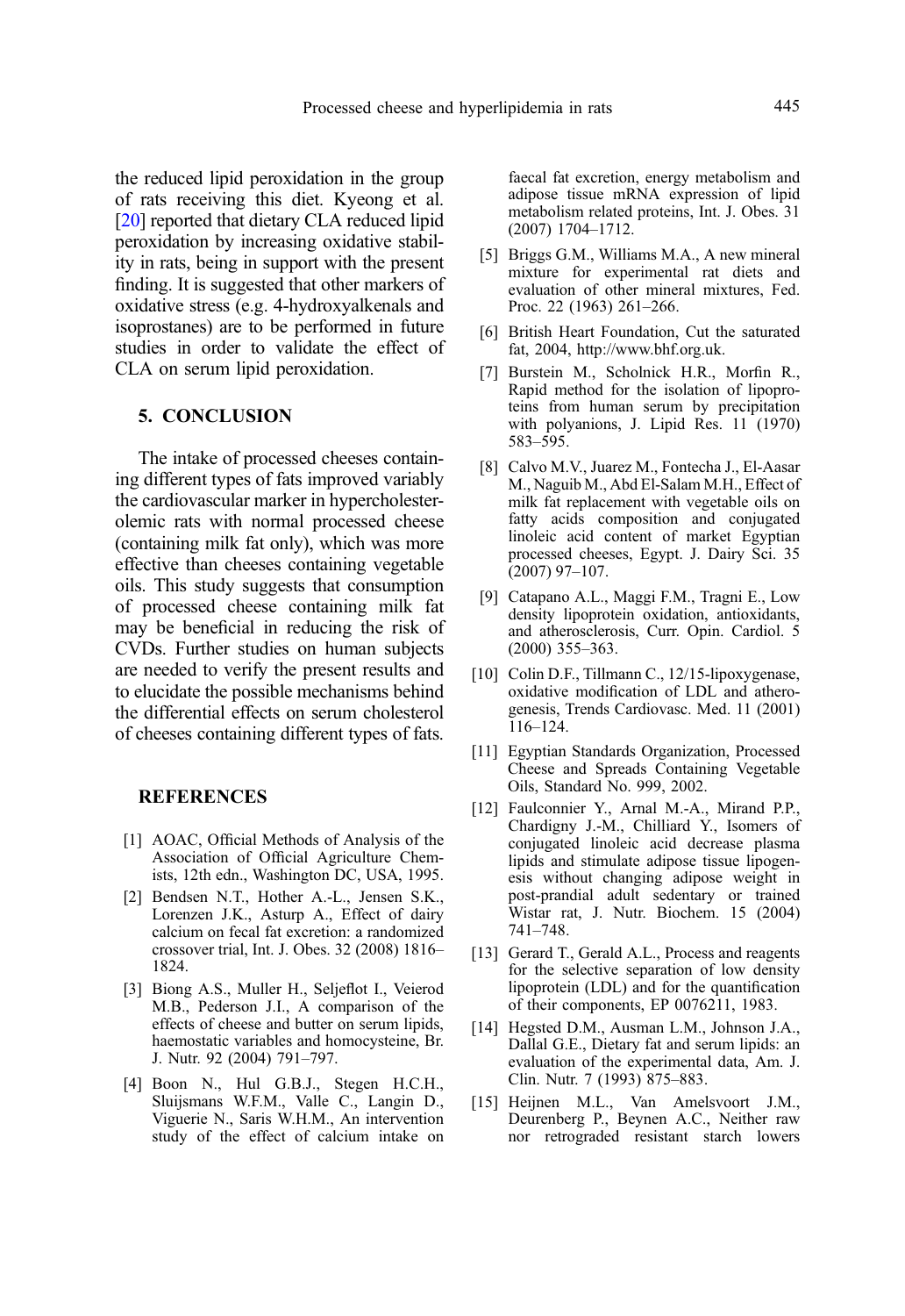<span id="page-9-0"></span>fasting serum cholesterol concentrations in healthy normolipidemic subjects, Am. J. Clin. Nutr. 64 (1996) 312–318.

- [16] Houston D.K., Driver K.E., Bush A.J., Kritchevsky S.B., The association between cheese consumption and cardiovascular risk factors among adults, J. Hum. Nutr. Diet. 21 (2008) 129–140.
- [17] Hu F.B., Manson J.E., Willett W.C., Types of dietary fat and risk of coronary heart disease: a critical review, J. Am. Coll. Nutr. 20 (2001) 5–19.
- [18] ISO-IDF, Milk and Milk Products Extraction Methods for Lipids and Liposoluble Compounds, Standard No. 14156, International Dairy Federation, Brussels, Belgium, 2001.
- [19] ISO-IDF, Milk Fat Preparation of Fatty Acids Methyl Esters, Standard No. 15884, International Dairy Federation, Brussels, Belgium, 2002.
- [20] Kim H.-K., Kim S.-R., Ahn J.-Y., Cho I.-J., Yoon C.-S., Ha T.-Y., Dietary conjugated linoleic acid reduces lipid peroxidation by increasing oxidative stability in rats, J. Nutr. Sci. Vitaminol. 51 (2005) 8–15.
- [21] Lee K.N., Kritchevsky D., Pariza M.W., Conjugated linoleic acid and atherosclerosis in rabbits, Atherosclerosis 108 (1994) 19– 25.
- [22] Lorenzen J.K., Nielsen S., Holst J.J., Tetens I., Rehfeld J.F., Astrup A., Effect of dairy calcium or supplementary calcium intake on postprandial fat metabolism appetite and subsequent energy intake, J. Am. Clin. Nutr. 85 (2007) 678–687.
- [23] Martin J.C., Canlet C., Delplanque B., Agnani G., Lairon D., Gottardi G., Bencharif K., Gripois S., Thaminy A., Paris A., (1)H NMR metabonomics can differentiate the early atherogenic effect of dairy products in hyperlipidemic hamsters, Atherosclerosis (2009), doi: 10.1016/j.atherosclerosis.2009.01.040.
- [24] Megraw R., Dunn D., Biggs H., Manual and continuous flow colorimetry of triacylglycerols by a fully enzymic method, Clin. Chem. 25 (1979) 273–278.
- [25] Morcos S.R., The effect of protein value of the diet on the neurological manifestations produced in rats by β-immodipropionitrile, Br. J. Nutr. 21 (1967) 269–274.
- [26] Mori T.A., Beilin L.J., Long chain Omega 3 fatty acids blood lipids and cardiovascular

risk reduction, Curr. Opin. Lipidol. 12 (2001) 11–17.

- [27] Ness A.R., Davey-Smith G., Hart C., Milk, coronary heart disease and mortality, J. Epidemiol. Community Health 55 (2001) 379–382.
- [28] Nestel P.J., Effect of dairy fats within different foods on plasma lipids, J. Am. Coll. Nutr. 27 (2008) 735S–740S.
- [29] Nestel P.J., Chronopulos A., Chun M., Dairy fat in cheese raises LDL cholesterol less than that in butter in mildly hypercholesterolaemic subjects, Eur. J. Clin. Nutr. 59 (2005) 1059–1063.
- [30] Nicolosi R.J., Dietary fat saturation effects on low-density-lipoprotein concentrations and metabolism in various animal models, Am. J. Clin. Nutr. 65 (Suppl.) (1997) 1617S–1627S.
- [31] Nicolosi R.J., Rogers E.J., Kritchevsky D., Scimeca J.A., Huth P.J., Dietary conjugated linoleic acid reduces plasma lipoproteins and early aortic atherosclerosis in hypercholesterolemic hamsters, Artery 22 (1997) 266– 277.
- [32] Pariza M.W., Park Y., Cook M.E., Conjugated linoleic acid and the control of cancer and obesity, Toxicol. Sci. 52 (1999) 107– 110.
- [33] Roupas P., Royle P., Descamps R., Scherer B., McIntosh G., The impact of cheese consumption on markers of cardiovascular risk in rats, Int. Dairy J. 16 (2006) 243–251.
- [34] Satoh K., Serum lipid peroxide in cerebrovascular disorders determined by a new colorimetric method, Clin. Chim. Acta 90 (1978) 37–43.
- [35] Sher J., Pronczuk A., Hajri T., Hayes K., Dietary conjugated linoleic acid lowers plasma cholesterol during cholesterol supplementation, but accentuates the atherogenic lipid profile during the acute phase response in hamsters, J. Nutr. 133 (2003) 456–460.
- [36] Sjogren P., Rosell M., Skoglund-Andersson C., Zdravkovic S., Vessby B., De Faire U., Hamsten A., Hellenius M.-L., Fisher R., Milk derived fatty acids are associated with a more favourable LDL particle size distribution in healthy men, J. Nutr. 134 (2004) 1729–1735.
- [37] Sieber R., Oxidized cholesterol in milk and dairy products, Int. Dairy J. 15 (2005) 191– 206.